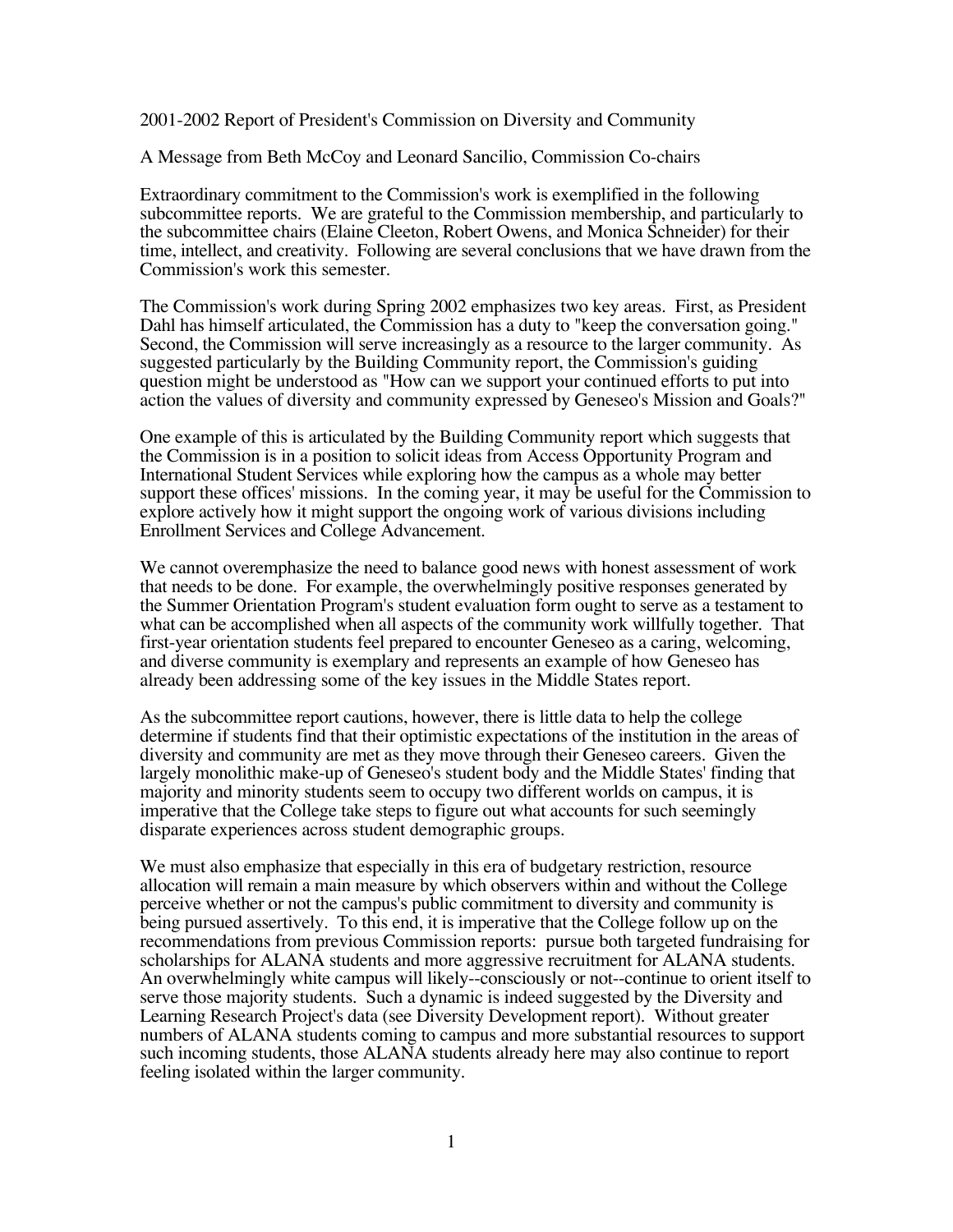Finally, we affirm what the Borderlands and Boundaries team reported to the Commission in 2000. Data generated both by the AAC&U (American Association of Colleges and Universities) and the University of Maryland's Jeffrey Milem demonstrate that supporting the needs of one segment of the community (e.g., ALANA students, transfer students) also serves to enhance the intellectual experience of all Geneseo students and furthers the College's own Mission and Goals. A win-win situation for all.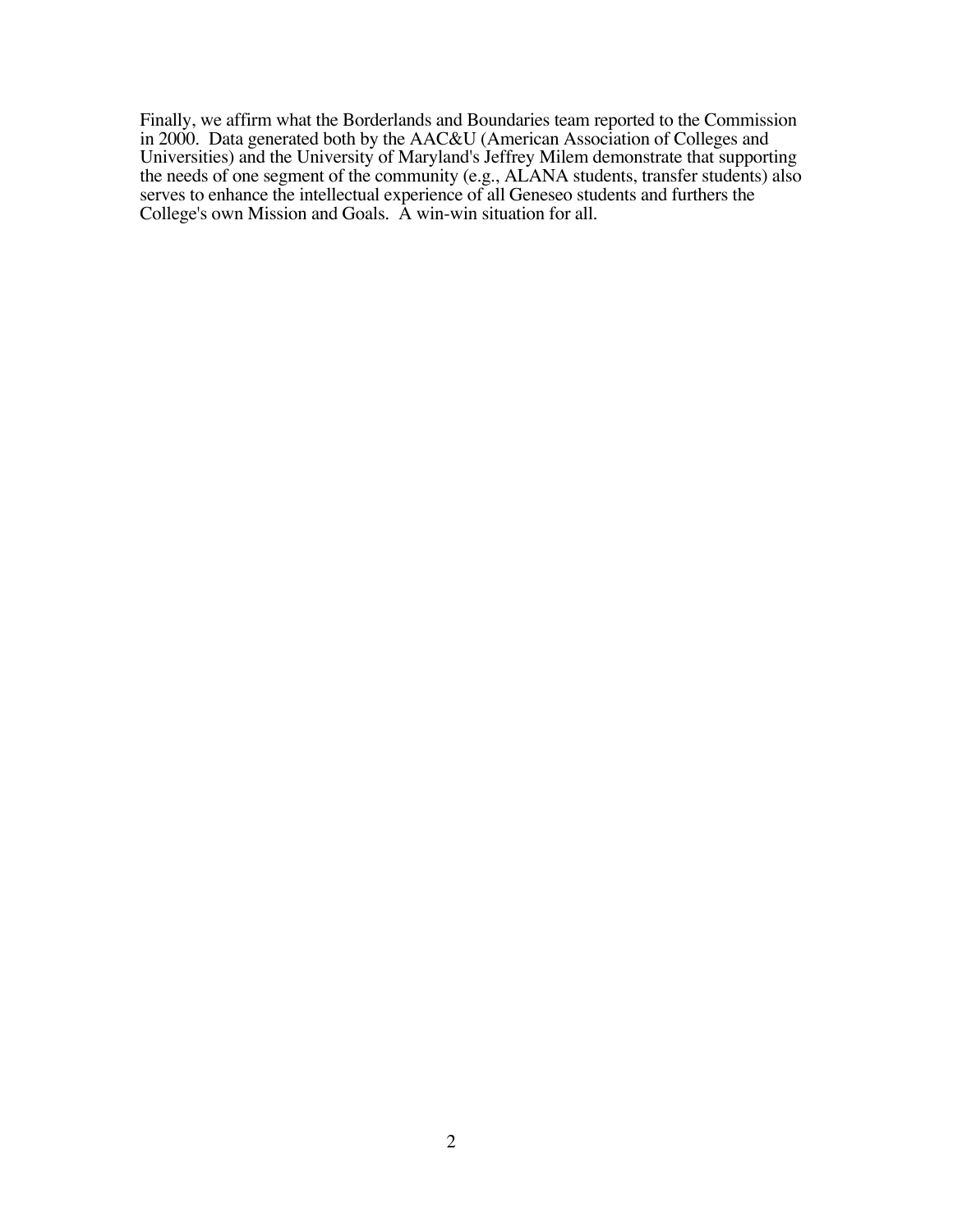# **SUBCOMMITTEE ON DIVERSITY DEVELOPMENT**

Members: *Tabitha Buggie-Hunt, Kelly Clark, Calvin Gantt, Cristina Geiger, Marie Henry, Edgar Miranda, Runa Rajagopal, Elaine Cleeton (chair)*

## Charge from President Dahl:

The Diversity Development Committee was charged with the following tasks:

- Work closely with the leadership of the emerging Teaching and Learning Center;
- Assess needs of campus community regarding diversity development;
- Design seminar(s) for campus community;
- Explore fully possible sources of grant-funding.

During Spring 2002, the subcommittee concentrated on assessing campus needs in order to provide some sense of the range of existing experience with issues of diversity within the community.

## **I. Assessing community needs regarding diversity development:**

In order to assess community needs, the subcommittee discussed current on-campus research investigating diversity and learning and explored how such findings might help develop a community-wide development seminar.

During Spring 2001, students enrolled in Seminar in Sociology: Sociological Inquiry undertook the Diversity and Learning Research project in order to examine Geneseo student experiences with diversity and learning. This project was designed to complement Zhiming Zhao's and Rose-Marie Chierici's in-progress qualitative research on diversity. Referencing a Hamline College study that found that members of its college community are afraid to discuss race, seminar students interviewed Geneseo students about their high school and college experiences with diversity and learning.

Among the Diversity and Learning Research Project findings was evidence of a range in attitudes about the importance of diversity in the classroom: from students who viewed it to be absent from the college and thus irrelevant in class to those who stated that critical engagement with diversity in the classroom is essential preparation for personal and professional success. Generally, students expressed difficulty with the term diversity and defined it as black/white racial categories and individual differences. Furthermore, students who describe difficulty contributing to classroom discussions (including those on race) attribute their silence to intellectual inferiority and black student sensitivity. These findings demonstrate the need to educate Geneseo students about the complexities of cultural identity; the privileges, liabilities, and complexities of identity; and the role identity plays in the development of critical thinking skills.

During Spring 2002, the Diversity and Learning Research Project was expanded to include members of the Geneseo faculty. Preliminary analysis of faculty interviews found high school and college diversity and learning experiences like those of the students. At a Commission meeting, one member testified to the value of such interviews, saying that the process made her think (and re-think) critically about how her own identities and assumptions have shaped what she does in the classroom and why she does it. The subcommittee worked with the Project to develop a questionnaire to be administered to members of the Geneseo staff in Fall 2002.

**II. Recommendations for campus-wide development seminar**: AAC&U seminars, plenary sessions, and publications have consistently pointed to an important link between active learning and successful, ongoing institutional engagements with diversity. Geneseo affirms this link in its guiding documents as its Mission Statement, goals, and outcomes all embrace active learning in a diverse cultural setting. While the Middle States Evaluation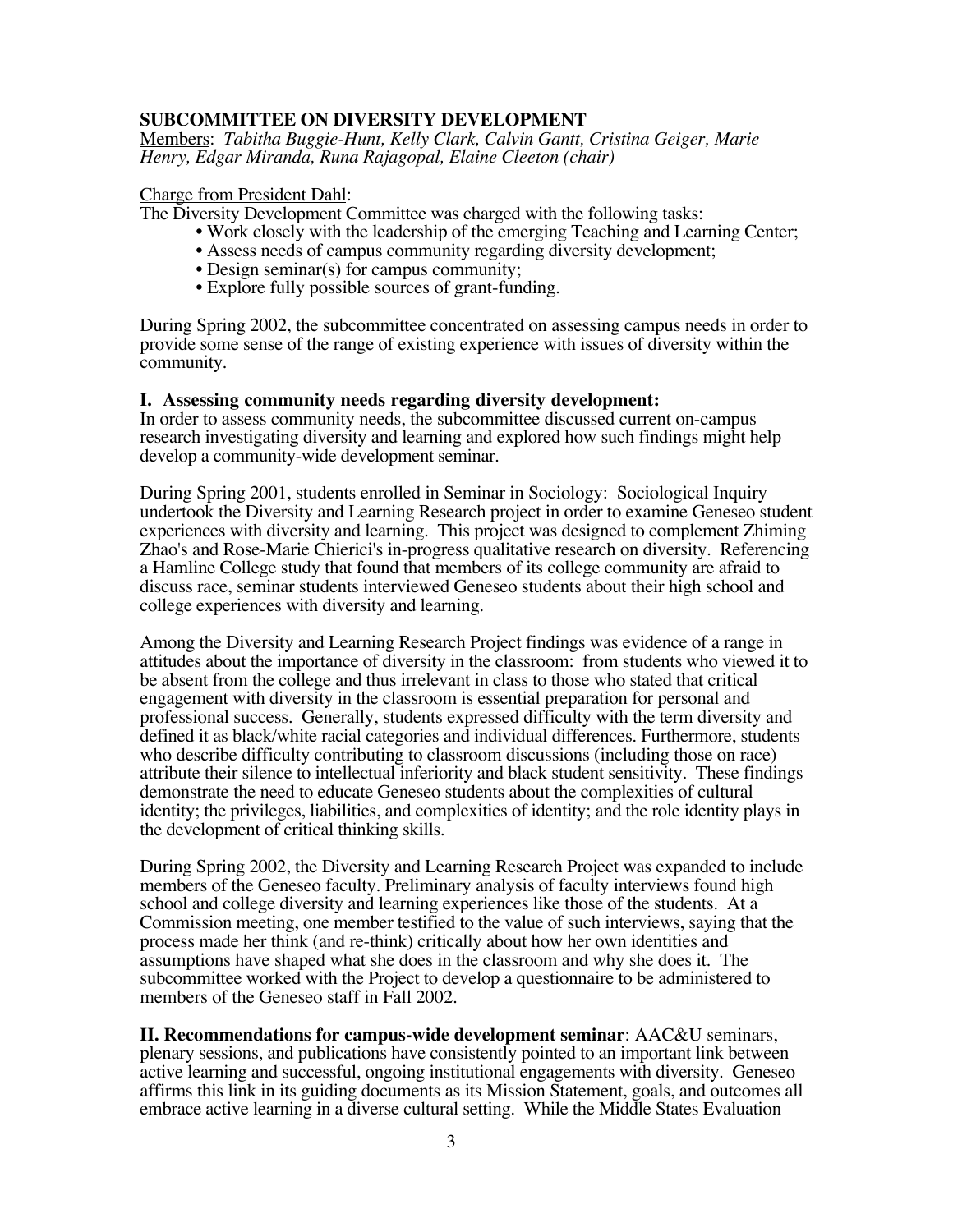Team acknowledged "commendable work on active learning," it also observed that "concern for diversity is not universal" among all community members (14). The team recommended external assistance to develop a strong, proactive plan to address this issue and views these recommendations as both consonant with the college's aspiration to national stature (as articulated by President Dahl) and supported by the College Council and the Chair of the SUNY Board of Trustees.

The subcommittee recommends, therefore, that college development initiatives continue to support and promote existing cultural diversity programs. At the same time, the subcommittee recommends that the college implement a campus-wide diversity seminar that supports participants in critically examining how their identities (e.g., racial, disciplinary, etc.) shape their own assumptions and practices in their work for the College. (Note: The importance of such an approach is underscored by the Building Community subcommittee report, as well.)

A. Develop a community-wide seminar on cultural identity following the design of the Fall 2002 Teaching and Learning Institute.

1. Develop program in association with the Teaching and Learning Center. .

2. Schedule institute for 2.5 days (beginning on a Thursday) in February 2003.

3. Seek representation from across faculty, staff, administration, and student groups.

4. Encourage participants to propose changes that they will make to courses, programs, daily practice, etc., as a result of their participation in the program.

5. Invite Keith Jenkins, Department of Communication, RIT, in association with Kelly Clark, to conduct workshop on cultural identity (Dan Strang attended this year's diversity seminar at the University of Rochester and can attest to Jenkins's abilities).

6. Assess the institute by organizing participants into small working groups meeting regularly for one year. Additionally, interview individuals and conduct small focus groups. Implement findings in the following year's Cultural Identity Institute.

7. Expand institute to include all members of the college community.

B. Consider specific recommendations for diversity education on campus

1. Tie diversity education to shared commitment to advance and integrate classroom learning with broader social issues and concerns.

2. Develop campus-wide understanding of critical thinking as a learning outcome. Identify student awareness of critical thinking. Support student conversations in the classroom.

3. Discuss implementation of community-based learning, including support for Knights' Collaborative and involvement in assisting local minority public school students with preparation for college.

4. Support interdisciplinary projects.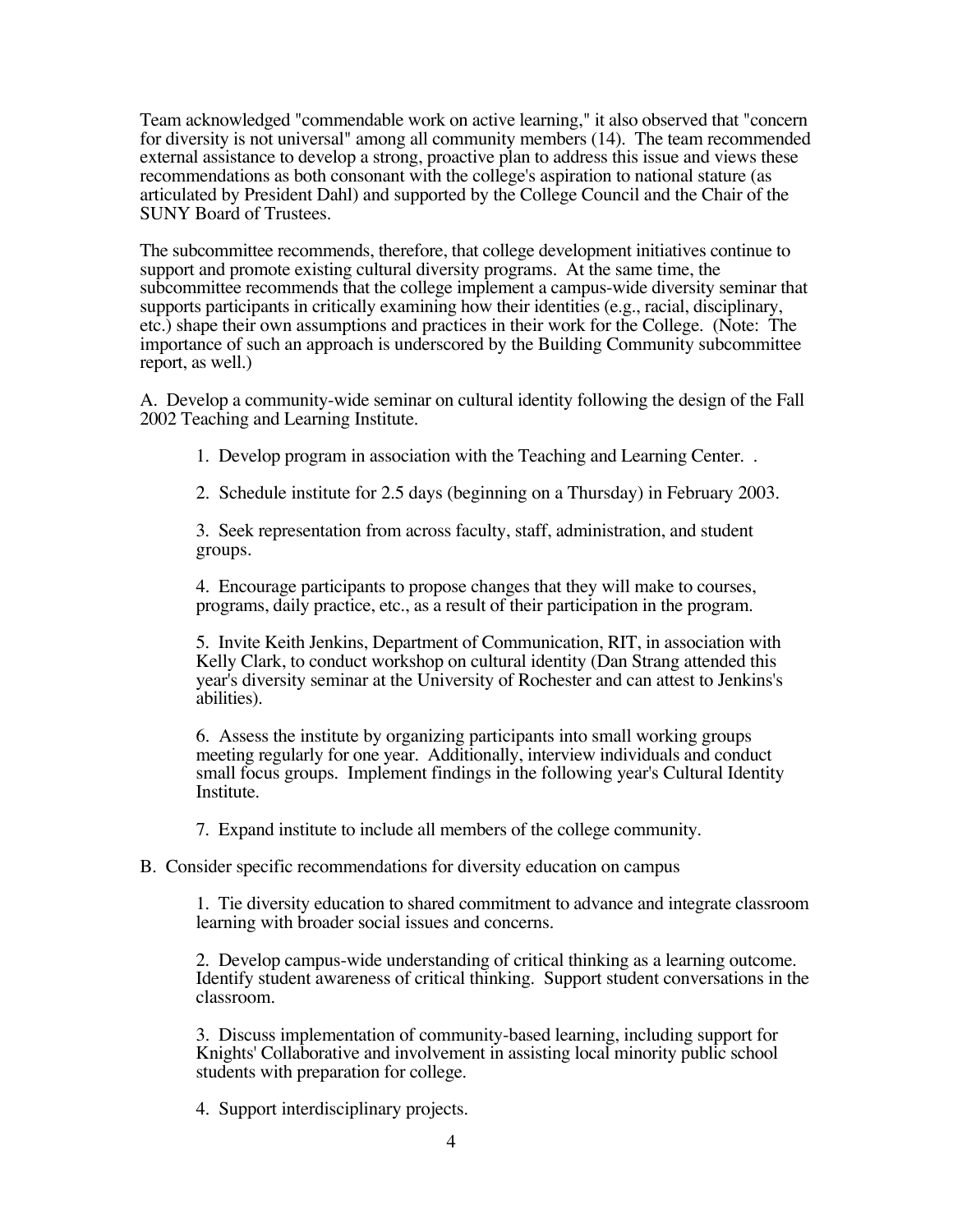5. Assess impact of such programs on participants' experience, as well as that of the larger campus community.

6. Seek leadership from senior members of community; support junior members interested in this work.

7. Consider INTD 105 course as a model for developing portions of this program (e.g., INTD's across-the-curriculum model might bring on board faculty from many disciplines).

. 8. As a strategy for bringing people on board, link diversity and identity with critical thinking and institutional excellence.

9. Seek funding essential for developing and assessing programming. Seek funding essential for compensating/rewarding participants.

*References*:

"Report to the Faculty, Administrations, Trustees, Students of The State University of New York College at Geneseo." 12 November 2001. Evaluation Team representing the Middle States Association Commission on Higher Education. Prepared after study of the institution's self-study report and a visit to the campus on 21-24 October 2001.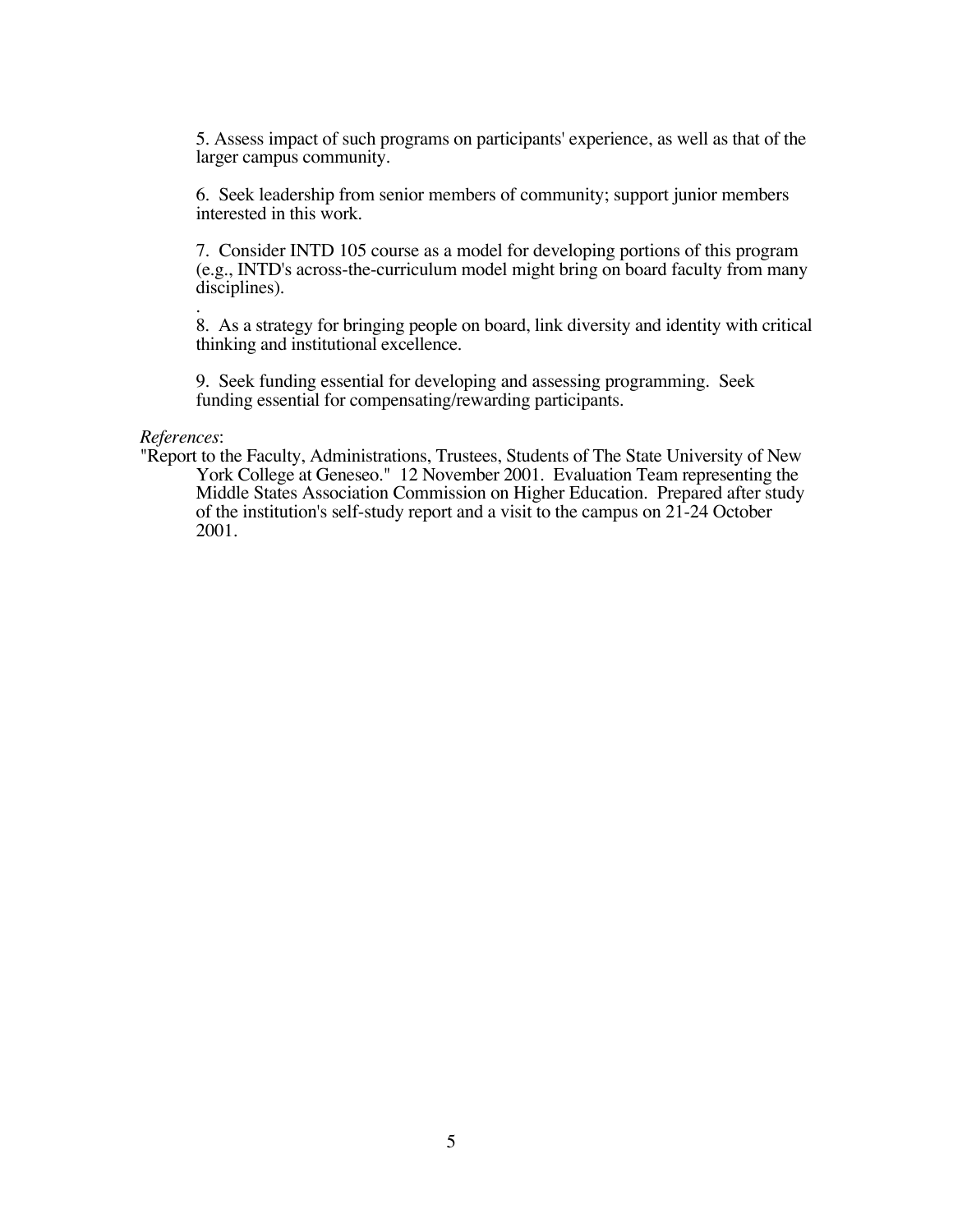# **BUILDING COMMUNITY SUBCOMMITTEE**

Members: *Irene Belyakov, Robert Bonfiglio, Ralph Carrasquillo, Marie Henry, Julie Innes, Don Marozas, Jennifer Sahrle, Michael Schinski, Monica Schneider (chair), Joseph Van Remmen*

Charge from President Dahl: The Building Community Subcommittee was charged with examining assessment-related issues for groups, programs, and events already put in place to build community as well as communication issues across various groups that constitute our college community.

General Approach or Plan: Our Subcommittee addressed issues of assessment, integration, and communication building at three levels of acculturation into the college community. First, we examined the orientation process for students, faculty, and staff. Next, we examined how students, faculty, and staff experience and contribute to the community once they are members of the college community. Lastly, we explored issues of community for student, faculty, and staff members who leave our community. The following report includes both the knowledge and understanding that we gained about the programs and events available for community members as well as recommendations developed to address issues of community that remain.

## **I. Orientation to the SUNY Geneseo Community**

A. *First-Year Student Orientation and Weekend of Welcome*; Julie W. Innes, Coordinator of Orientation and First-Year Programs

Currently, first-year students participate in a comprehensive two-day orientation program during the summer and a two-day program during the weekend before classes. Both programs involve various members of the college community (faculty, staff, administration, and current students) and incorporate a significant amount of diversity and community programming (see Appendix A). Included in the Student Evaluation Forms of the Summer Orientation Program are questions directly pertaining to community and diversity. Students' responses indicate that between 60-90% of first-year and transfer students who completed summer orientation in 2001 agreed or strongly agreed that they felt welcomed into the SUNY Geneseo community and that they had learned about the college's commitment to both cultural diversity and respectful relationships among community members (see Appendix A). These data suggest that the orientation process is doing a great job of making our students feel welcomed into our community. Assessing student perceptions of community after the first year (or in the senior year), however, would allow us to determine if the college, by providing a welcoming and supportive community, follows through on the expectations that orientation creates for our students. Additionally, because Commission conversations revealed anecdotal concerns about transfer students, we found that we lack real data about that population, one that represents a significant portion of Geneseo's student body.

## Recommendations:

1. The Commission should continue to provide support and resource services for the Orientation Advisory Committee. Several members of the Commission are currently members of the Advisory Committee.

2. The orientation process for transfer students should be examined, particularly with regard to issues of community. Enrollment trends indicate that 23% of the new students in 2001 were transfer students.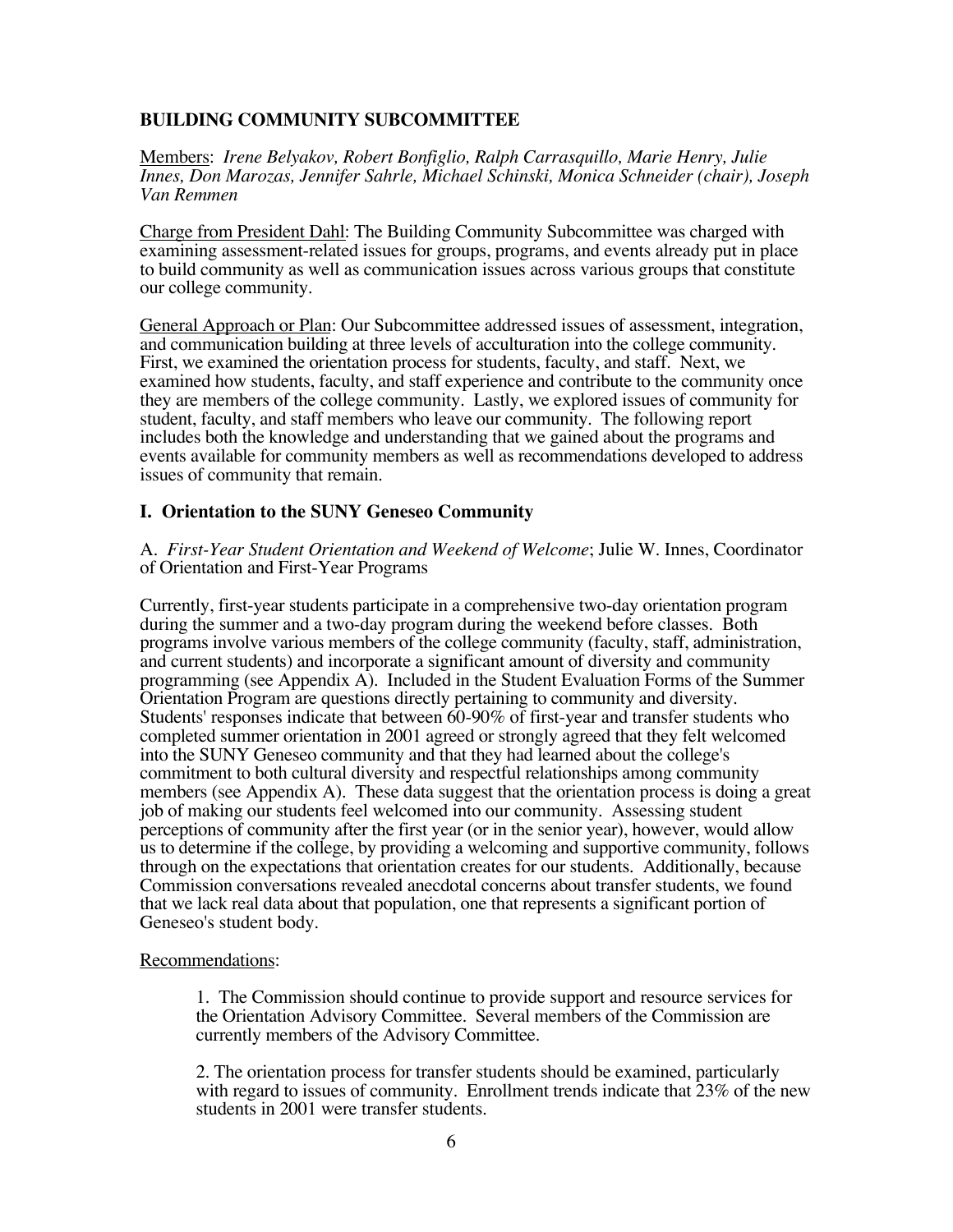3. The Subcommittee should invite transfer students to discuss their issues and concerns as members of our college community and to provide the Commission with recommendations for improving community for transfer students.

## B. *Access Opportunity Program First-Year Student Orientation*; Isom E. Fearn, Director of Access Opportunity Programs

During Summer 2002, the Access Opportunity Program First-Year Orientation overlapped with the college-wide First-Year Summer Orientation Program. For the first time, first-year students admitted through AOP participated in diversity- and community-related programs along with students completing the general student orientation process. This integration will provide AOP students with many opportunities to interact with other first-year students. Both the joint programs and the programs specifically designed for AOP orientation involve various members community members (e.g., faculty, staff, administration, and current students). Although assessment measures are taken at the end of every AOP summer orientation program, additional assessment questions were expected to be included this summer specifically pertaining to the newly combined orientation program. The Subcommittee has not yet had the opportunity to discuss specific details of these assessment procedures with members of AOP; the Subcommittee, however, affirms its intent to support AOP efforts in all ways possible.

### Recommendations:

1. The Building Community Subcommittee should meet with Isom Fearn next academic year to discuss how the Commission could support AOP's ongoing efforts, particularly with regards to community.

2. Information gathered from the assessment measures taken at the end of orientation should be processed to assess the impact of the various workshops and programs provided during orientation, students' initial perceptions of the college community and the college's commitment to diversity, and impact of the combined orientation programs on all students' sense of belonging and community.

3. The subcommittee should invite AOP students to discuss their experiences as members of our college community and to provide the Commission with recommendations for improving the college-wide community for AOP students.

C. *International Students*; Mary B. Hope, Director of International Student Services

Our subcommittee has not yet had the opportunity to discuss the orientation process for international students with Mary Hope; the Subcommittee, however, affirms its intent to support ISS in all ways possible.

### Recommendations:

1. The Subcommittee should meet with Mary Hope next academic year to discuss how the Commission could support ISS efforts, particularly with regards to community. Several important issues could be considered:

a. Are assessment measures given at orientation or elsewhere to evaluate international students' transition to the college community?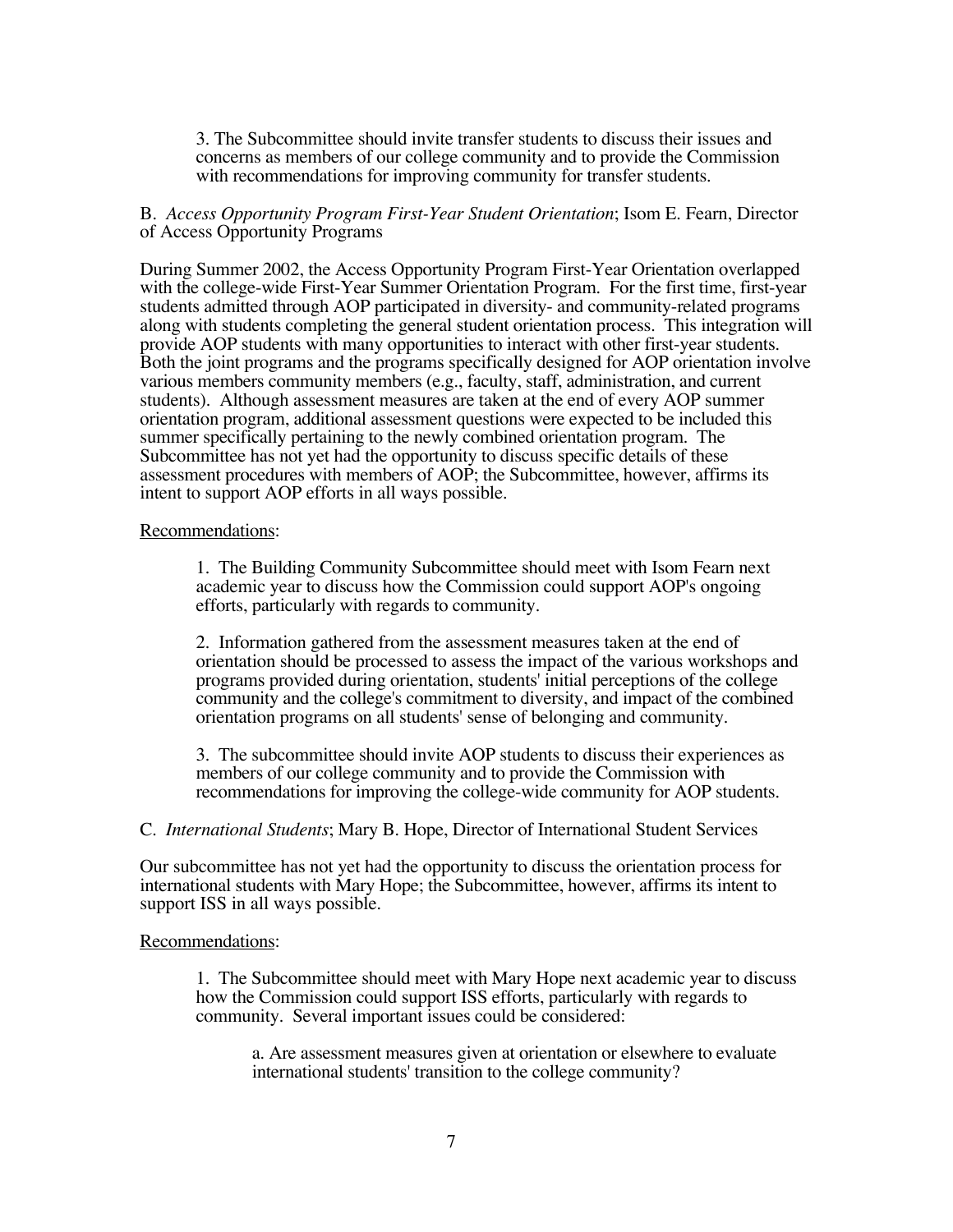b. How are members of the faculty, staff, and students involved in the orientation process? How can faculty, staff, and students from different parts of the college community be utilized to enhance community connections for international students?

c. Are there adequate support services available to help international students with their transition to college? How might the Commission support ISS efforts? Does the office have enough financial and staff service support to help accomplish its goals?

2. The Subcommittee should invite second-year international students to discuss their experiences as members of the college community and provide the Commission with recommendations for improving community for international students.

### D. *New Faculty Orientation*; David F. Gordon, Associate Provost, Coordinator of New Faculty Orientation

Currently, new faculty participate in comprehensive, year-long orientation during the first year. This program includes workshops addressing a variety of community- and diversityrelated issues, including cultural competency in the classroom, information about student life, and information about counseling and health services available on campus (see Appendix B). In addition, these workshops provide new faculty with the opportunity to meet important members of the community, interact with one another, obtain important information about the formal structure of the college, and become familiar with the campus lay-out. At the end of the first year, new faculty complete an evaluation and feedback form about the orientation program (see Appendix B). This form asks new faculty to assess the usefulness of the specific workshops they attended throughout the year.

### Recommendations:

1. Consider broadening the Cultural Competency workshop to include issues directly related to non-traditional students, transfer students, international students, etc. Perhaps focus on examining biases that faculty and students may bring to the classroom, biases that stem from personal history, educational experiences, and the particular training that faculty receive in their disciplines.

2. Consider how the Commission might facilitate the orientation process for new faculty. Perhaps provide a mechanism by which Commission members could reach out to new faculty as a viable support system and resource provider.

3. On the evaluation form, include questions about faculty members' perceptions of community. Provide a forum where faculty could make recommendations about how to make SUNY Geneseo a more welcoming community.

4. On the evaluation form, include questions that ask new faculty, based on their first-year experiences, to articulate their perceptions of the important values emphasized by the college community.

5. Encourage all departments to develop a mentoring system within their department for new faculty.

6. The Commission needs to examine the issue of orientation for part-time and adjunct faculty. What is currently being done? Is more needed? How can we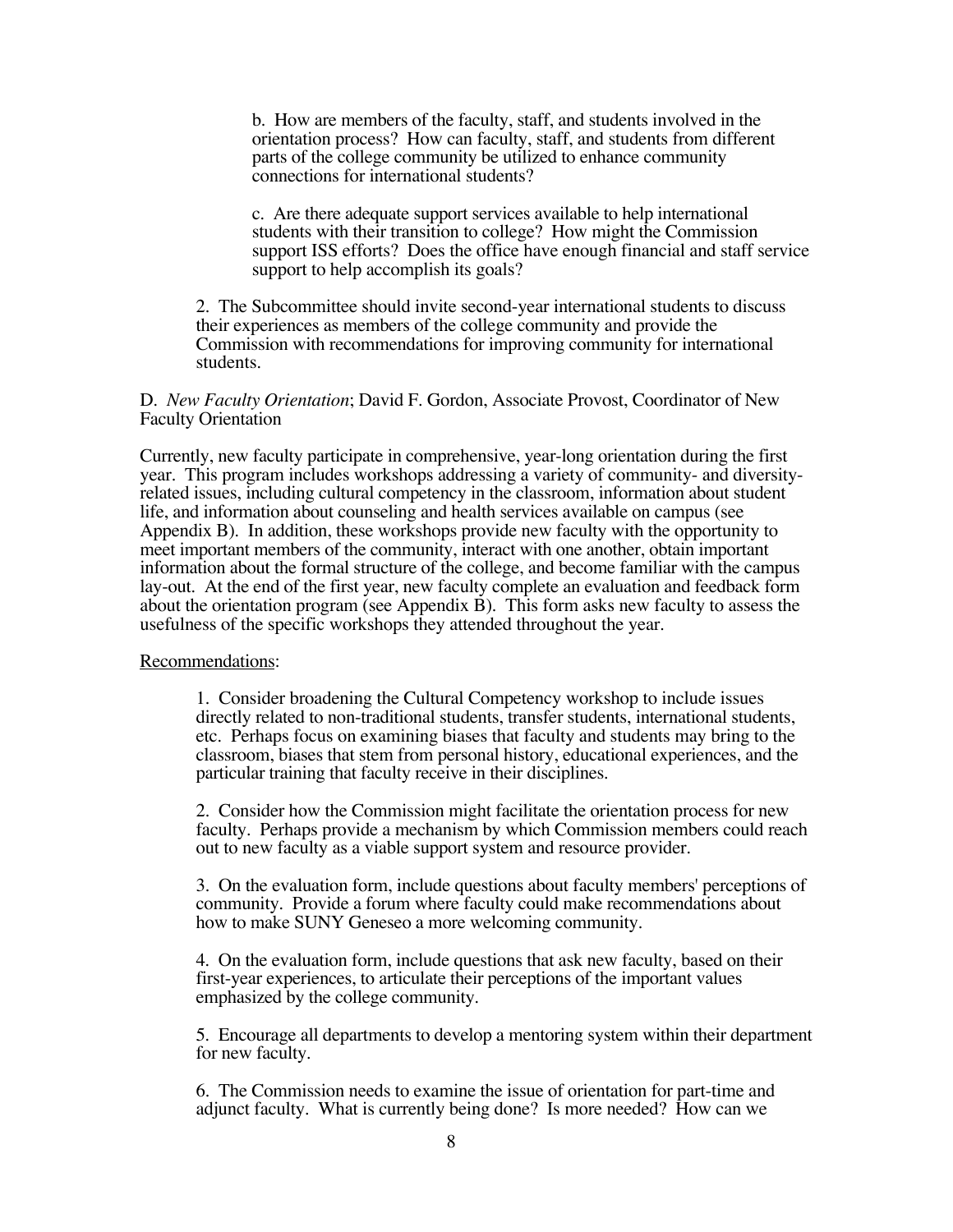increase access to resources and disseminate critical information effectively to these faculty members? How can a sense of community be built for these faculty members?

E. *New Staff Orientation*; Sara Crowell Andrews, Associate Director of Payroll/Personnel Services

All new part- and full-time professional staff (including faculty) and classified staff (e.g., clerical, maintenance crew, University Police, and health center employees) participate in an orientation process with the Personnel Office. For most staff, this process includes meeting individually with a member of the Personnel Office where payroll and personnel information is completed and/or disseminated. In addition, the new employees' managers must sign a form indicating that department rules and tours of the facilities/office were provided to the employees. Moreover, all new employees receive a sheet that includes important contact information designed to help the employee get situated (e.g., where to get housing information, whom to contact for moving expenses).

### Recommendations:

1. Provide clerical staff of every department with a copy of the contact sheet distributed to new employees so that they may function as an additional support and resource service for new faculty.

2. Examine the possibility of providing opportunities for professional (non-faculty) and classified staff to participate in orientation workshops currently provided for faculty.

3. Develop the means for the College to have a discussion of the orientation process used for Campus Auxiliary Services (CAS) employees, including how its mission, goals, values, and history are communicated in the context of the larger college community. For example, are new CAS employees provided with information about the college? Do CAS employees have access to privileges afforded other employees (e.g., use of the library)?

4. Explore the formal, college-wide welcoming practices for non-faculty personnel hired at Geneseo. For many such personnel, the New Faculty/Staff meeting provides their only public welcome to the campus.

## **II. Communication and Building Community Issues**

### A. *Assessing Campus Attitudes Regarding Community*

Students: Five major sources of data regarding students' perceptions of community and diversity have been collected (see Appendix C):

• *Student Evaluation Form of the Summer Orientation Program* (Julie Innes). Evaluations are available to every first-year and new transfer student who participates in orientation. The data is collected every summer.

• *SUNY Student Opinion Survey* (James McNally). Evaluations are completed by a sample of the student population at SUNY Geneseo (goal: representative sample by class year and major). This data is collected annually. Approximately 14 items on the survey pertain to community-related issues. A copy of the survey and a summary of the data for those items for 2000 can be found in Appendix C.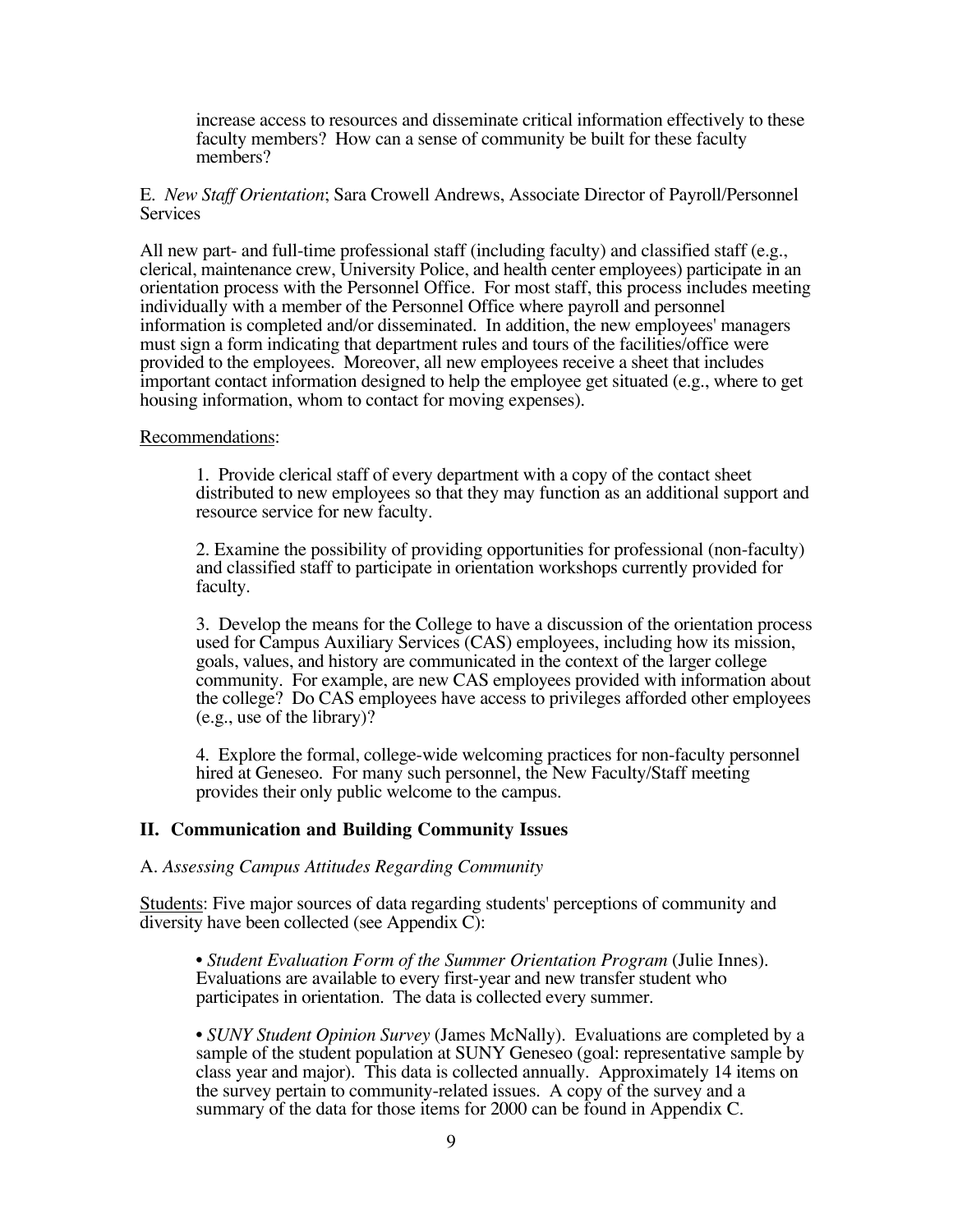• *Survey of the Campus Climate on Diversity Issues* (Rose-Marie Chierici & Zhiming Zhao). This survey was conducted in the spring of 2001 and contains items regarding students' perceptions of community and diversity. Questions specifically pertaining to community issues are marked on the survey in Appendix C. This data is currently being analyzed and a full report is expected in the next academic year.

• *Diversity and Learning Research Project* (Elaine Cleeton). These interviews were completed in Fall 2001 as part of the Sociology Seminar in Sociological Inquiry. Seminar participants conducted interviews with students assessing their experiences with and perceptions of diversity and active learning.

• *National Survey for Student Engagement* (James McNally). This survey was completed by a random sample of first-year and senior students this past semester. The data will be available in the Fall 2002. The Subcommittee has not had the opportunity to see if the survey included any community-related questions. This survey could potentially be conducted annually. This year was the first time our college participated in this survey.

Faculty: Three major sources of data regarding faculty members' perceptions of community and diversity have been collected (see Appendix D).

• *Survey of the Campus Climate on Diversity Issues* (Rose-Marie Chierici & Zhiming Zhao). This survey was conducted in the spring of 2001 and contains items regarding faculty's perceptions of community and diversity. This data is currently being analyzed and a full report is expected in the next academic year.

• *Diversity and Learning Research Project* (Elaine Cleeton). In Spring 2002, Dr. Cleeton and her sociology seminar conducted interviews with faculty assessing their experiences with and perceptions of diversity and active learning.

• *Higher Education Research Institute Faculty Survey* (James McNally). This survey contains items assessing faculty's perceptions of campus climate and beliefs about the importance of diversity on campus (see Appendix D). It is conducted about every 3 years. Enclosed is a copy of the results of the survey completed in 1998 compared with data collected from other public 4-year colleges and all 4-year institutions. The results of this year's survey will be available in the fall semester.

Staff: Two major sources of data regarding staff members' perceptions of community and diversity have been or will be collected.

• *Survey of the Campus Climate on Diversity Issues* (Rose-Marie Chierici & Zhiming Zhao). This survey was conducted in the spring of 2001 and contains items regarding staff's perceptions of community and diversity. This data is currently being analyzed and a full report is expected in the next academic year.

• *Diversity and Learning Research Project* (Elaine Cleeton). Next academic year, Dr. Cleeton and her sociology seminar class will conduct interviews with staff on community and diversity-related issues.

### OVERARCHING RECOMMENDATIONS:

1. *Integration of resources and information needs to occur*. For students, faculty, and staff, issues of community and diversity are being assessed. However, there is currently no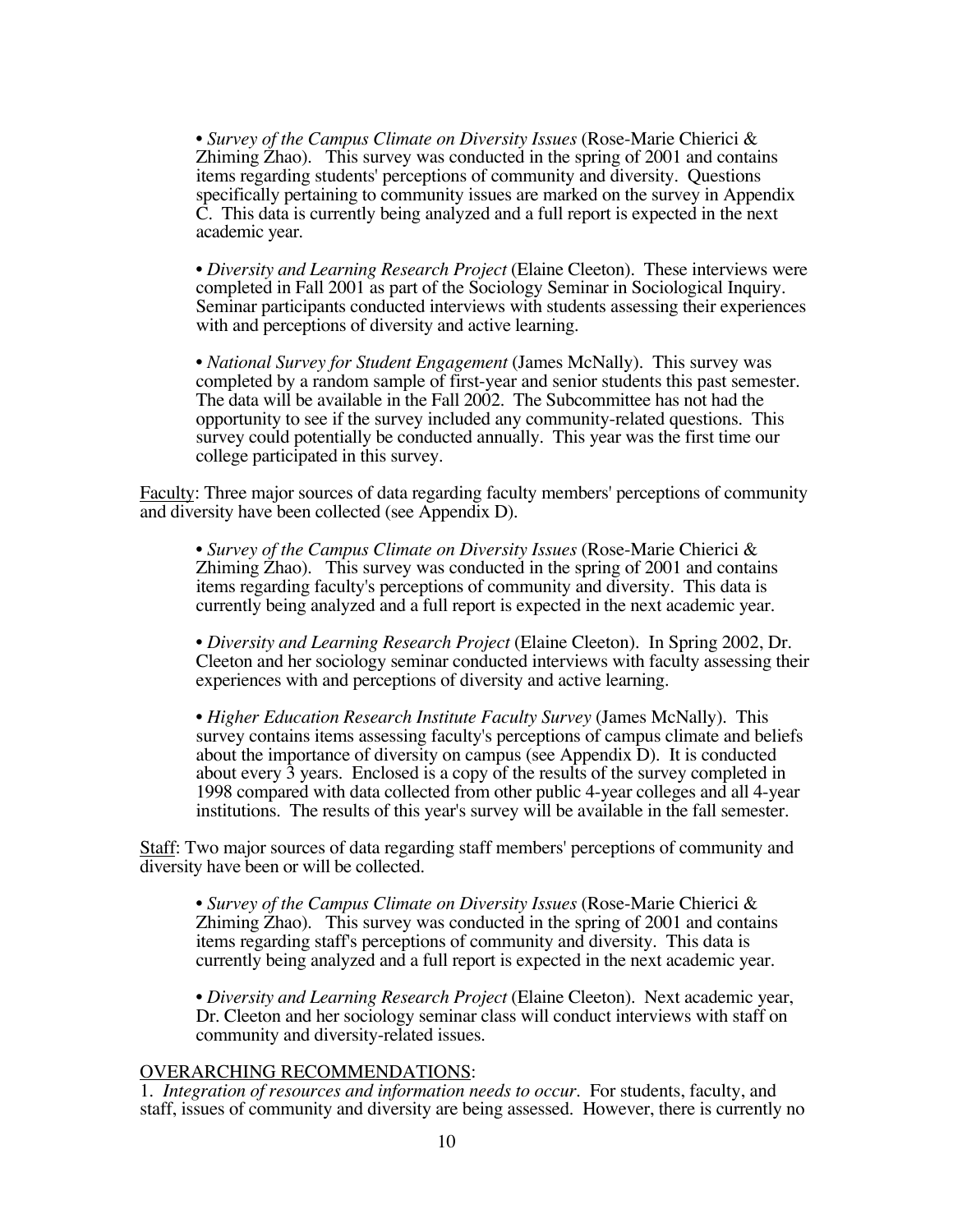formal mechanism for integrating and applying the information gathered by the various sources. Moreover, there is no formal mechanism for assessing these issues on a regular basis so that changes can be implemented systematically and progress can be monitored. Although this integration and formalization would be difficult to do, the Subcommittee feels that it would be a crucial step toward developing a mechanism for assessing progress and effecting relevant change with regard to community. Without this information, the efforts of pockets of individuals and groups will continue to overlap, and the data that is collected and analyzed will probably end up in the file drawer or on the bookshelf. Thus, without some commitment to resources, this data is unlikely to be disseminated to the larger community and is unlikely to lead to change.

2. *Collect and process exit interview or survey data*. Currently, students complete a senior survey, but this survey does not directly assess issues of community and diversity. In addition, there seems to be no college-wide formal mechanism for assessing the perceptions and concerns of faculty and staff who leave the institution.

## B. *Increasing Communication and Understanding within the Campus Community*

### 1. Disseminating information in order to increase a sense of community

a. Publish and disseminate background information on new faculty and staff to members of the college community. Depending on the type of background information (e.g., demographic versus interests/hobbies), this information could be collected and disseminated by the Personnel Office or through a collaborative effort of the Personnel Office and appropriate divisions of the College. Perhaps new faculty and staff could be officially welcomed to the community by being introduced at the All-College Convocation on the academic year's Opening Day .

b. Develop and disseminate a list of students, faculty, and staff who are willing to serve as available sources of support for students dealing with issues of adjustment and/or community. Volunteer faculty and staff could provide information about themselves that could provide students with potential contacts and support. This list could be cross-referenced for different group memberships, backgrounds, and identities of the individuals on the list. Students could access different lists by using key words or phrases. This information could be gathered and disseminated through a collaborative effort of appropriate divisions of the College.

c. Develop and disseminate a list of faculty and staff who are willing to serve as potential contacts and/or support for other faculty or staff. This list could be crossreferenced for different group memberships, backgrounds, and identities of the individuals on the list. In addition to traditional group memberships (e.g., gender, race, sexual orientation), information about interests and hobbies could be included to allow people to make contacts with others who have similar interests. This information could be gathered and disseminated through the same subcommittee developed for supporting students.

d. Departments could develop a list of local agencies and key people in the general community who could serve as viable resources and connections for faculty in their teaching and in their research.

### 2. Increasing Access to and Expanding Development for College Community Members

a. *Faculty*: Several workshops related to diversity and cultural competencies were provided for faculty this past academic year. For example, a workshop on cultural competencies in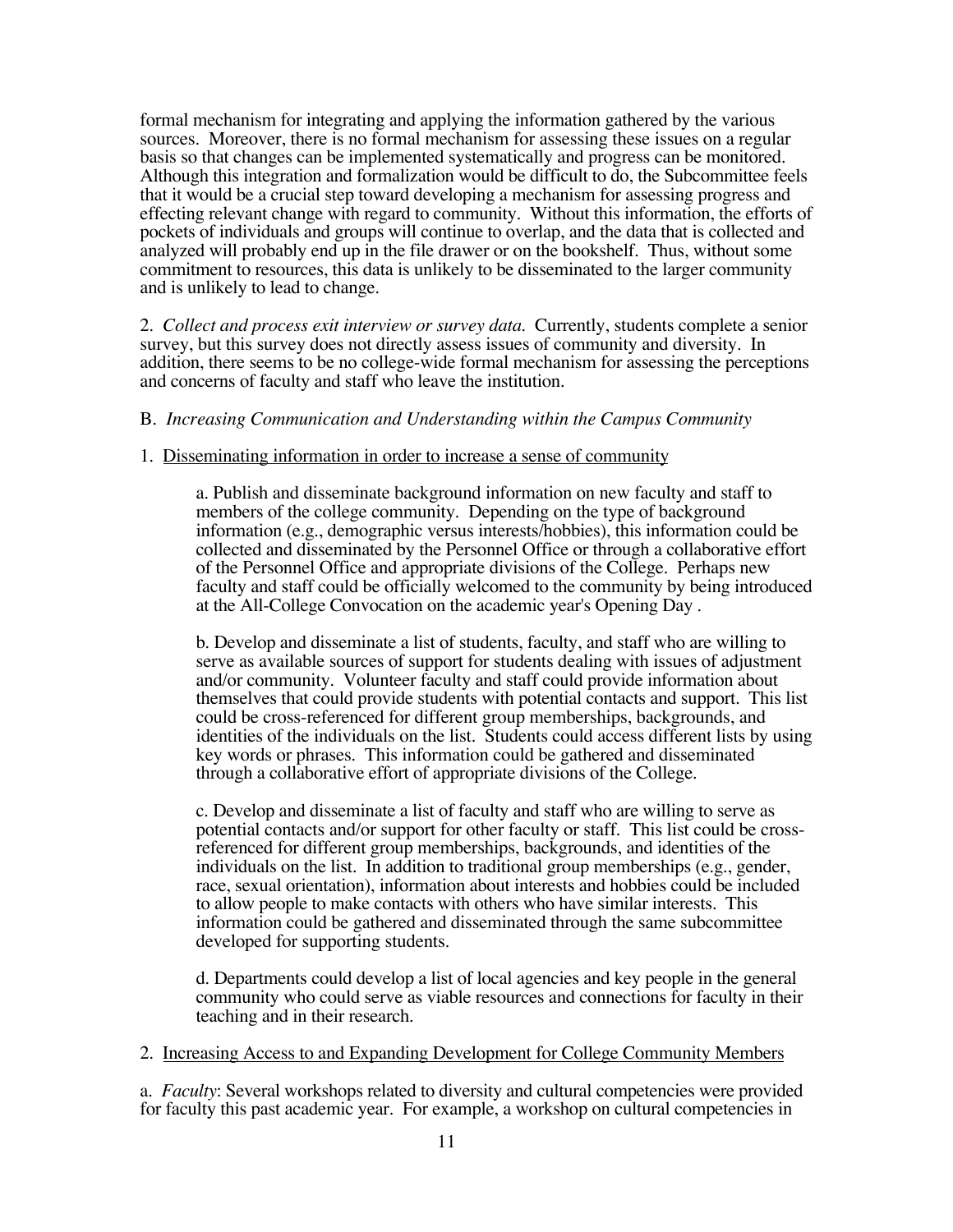the classroom was provided to new faculty as a part of orientation. In addition, workshops addressed issues specific to students with disabilities (conducted by Tabitha Buggie-Hunt), ESL/international students (conducted by Irene Belyakov), and gay, lesbian, bisexual students (conducted by students working with Emilye Crosby) were provided for faculty this past semester. Some of these workshops were not well attended. Furthermore, there are some linked issues related to teaching and working with a diverse student body that need to be addressed in an integrated fashion.

## *Recommendations*:

Develop a formal forum designed to increase education about and understanding of issues related to cultural competency and diversity in the classroom for faculty and staff. This new forum would provide a more comprehensive and integrated discussion of broader teaching and community issues (e.g., equity for all students, examination of biases and perspectives inherent in each faculty member's approach to teaching), as well as issues and concerns specific to particular groups (e.g., students with disabilities, ESL students, international students, transfer students, non-traditional students). This forum could be coordinated and developed in conjunction with the Teaching and Learning Center and could include presentations/discussions led by relevant staff and faculty members. In order for this forum to successfully accomplish its goals, it needs to be:

- Formally and meaningfully supported by the administration from the top down;
- Framed within larger pedagogical issues and classroom concerns in the classroom;
- Seen as relevant to all faculty and necessary to promote community, accomplish College mission goals, and teach effectively;
- Focused on how faculty could be proactive rather than reactive:
- Conducted at a time specifically allotted for the forum. It could, for example, be held as part of the summer development seminar currently being developed by the Commission or could be held during the semester in the all-college free period with a special request from President Dahl that all other committee meetings and programs be postponed.

Additionally, new faculty orientation workshops might be made available to all interested faculty.

b. *Staff* (including professional, classified, and paraprofessional):

### *Recommendations*:

• Examine diversity and professional development opportunities available to staff members.

• Provide increased opportunities for staff to take advantage of leadership training and diversity programs that are held beyond the all-college free period. This would require training- or release- time for classified staff.

• Allow interested staff to participate in some of the workshops and programs that are currently available only to faculty members or develop similar programs designed specifically designed for staff members.

• Encourage departments and their student employees to participate in a cultural competency workshop or GOLD leadership seminar.

• Consider coordinating diversity development for student paraprofessionals (e.g., Orientation Advisors, Writing and Learning Center tutors, Health Guards, Resident Advisors).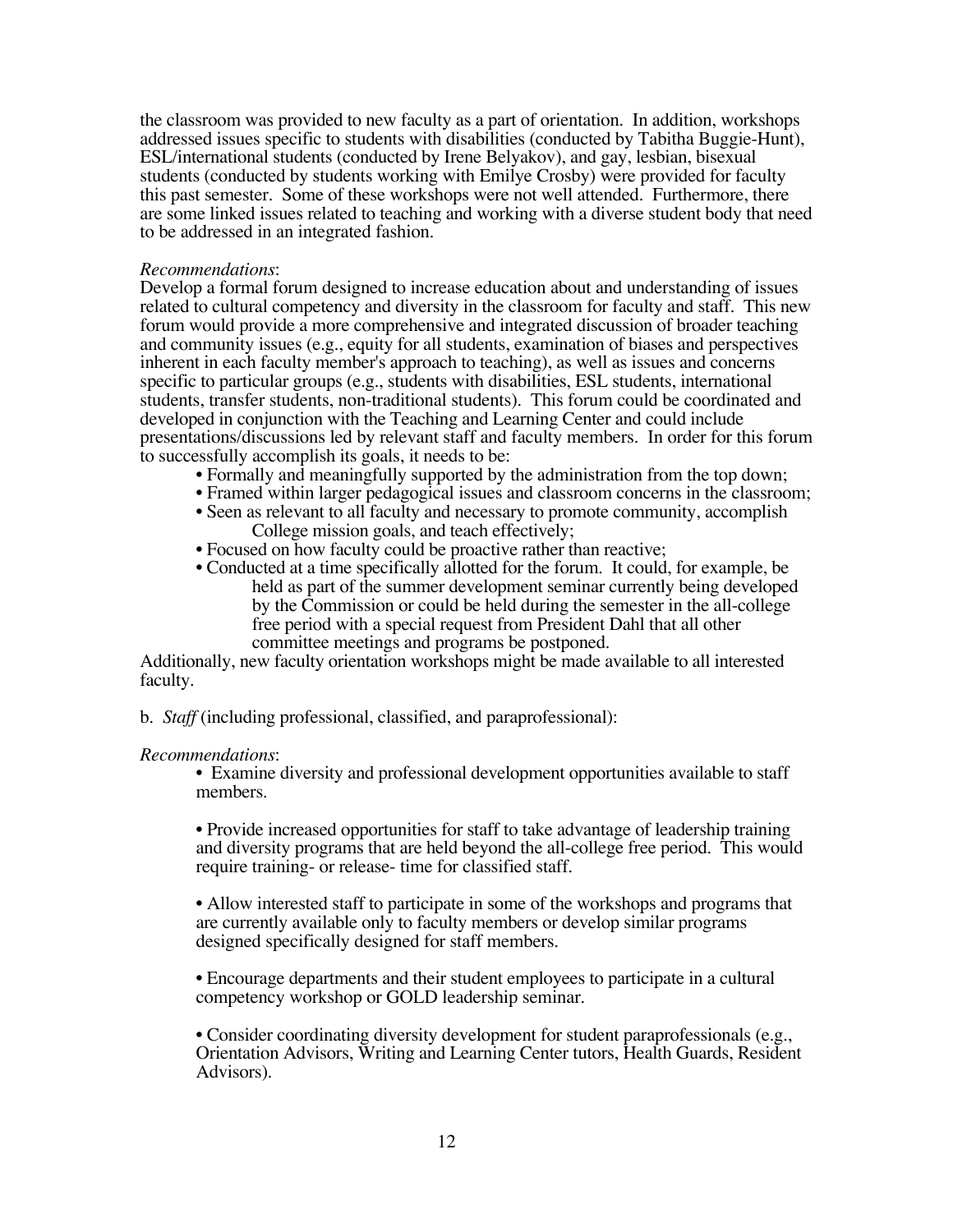• Extend diversity development programs to include issues beyond cultural and ethnic diversity.

# 3. Increasing Communication and Collaboration Among Groups

a. Examine ways to institutionalize a process whereby student organizations can coordinate their programming to reduce overlap of events. Kelly Clark, the Director of Multicultural Affairs, has already been facilitating this process with many student organizations. Discuss ways that the Commission can support this process.

b. Continue to support the efforts of groups who have historically had difficulty with one another (e.g., police and ethnic minority students) or who do not typically see themselves as connected (e.g., Greek-letter organizations and faculty), with opportunities to interact and communicate positively and proactively.

4. Identifying and Addressing Issues of Community for Different Student Groups The Commission needs to conduct student-centered discussion groups with a variety of different student constituencies to identify important community issues relevant for those constituencies. As a result of one vigorous Commission discussion, our primary focus this past semester became non-traditional and transfer students (again, 23% of the incoming class of 2001 were transfer students). We identified community issues and concerns regarding these students. The next step is to meet directly with these students and with other student groups.

In our discussions about non-traditional and transfer students, the following issues and concerns were identified:

• Is the college set up to serve this population of students? Is that something the college is committed to do? How does this issue fit in with the college's mission statement? How can this issue be most effectively addressed with the college community?

• What are the perceptions of students, faculty, and staff about the quality of transfer students? Is this affecting how the classroom functions? How can the college best dispel any myths that may exist about transfer students?

• Does the college have data to address the issue of preparedness among transfer students? Can such data be collected in ways not framed only in terms of deficiencies?

• What are the mechanisms that exist to support students who need help? Is this information being effectively communicated to all transfer students? How can faculty and staff provide these links for transfer students who need support without stigmatizing them?

5. Identifying and Developing Overarching Themes of Community

Two documents that could potentially serve as mechanisms for developing overarching community goals are the SUNY Geneseo Statement of Diversity and Community being developed by the Commission and "Reasonable Expectations," a document published by the National Association of Student Personnel Administrators (NASPA) that identifies expectations that community members should have for one another to promote the highest level of learning and community (see Appendix E). These themes could serve as overarching goals around which to assess current community-related programming and perhaps to organize new programs.

6. Encouraging and Facilitating Assessment of Existing Community-Building Programs and Events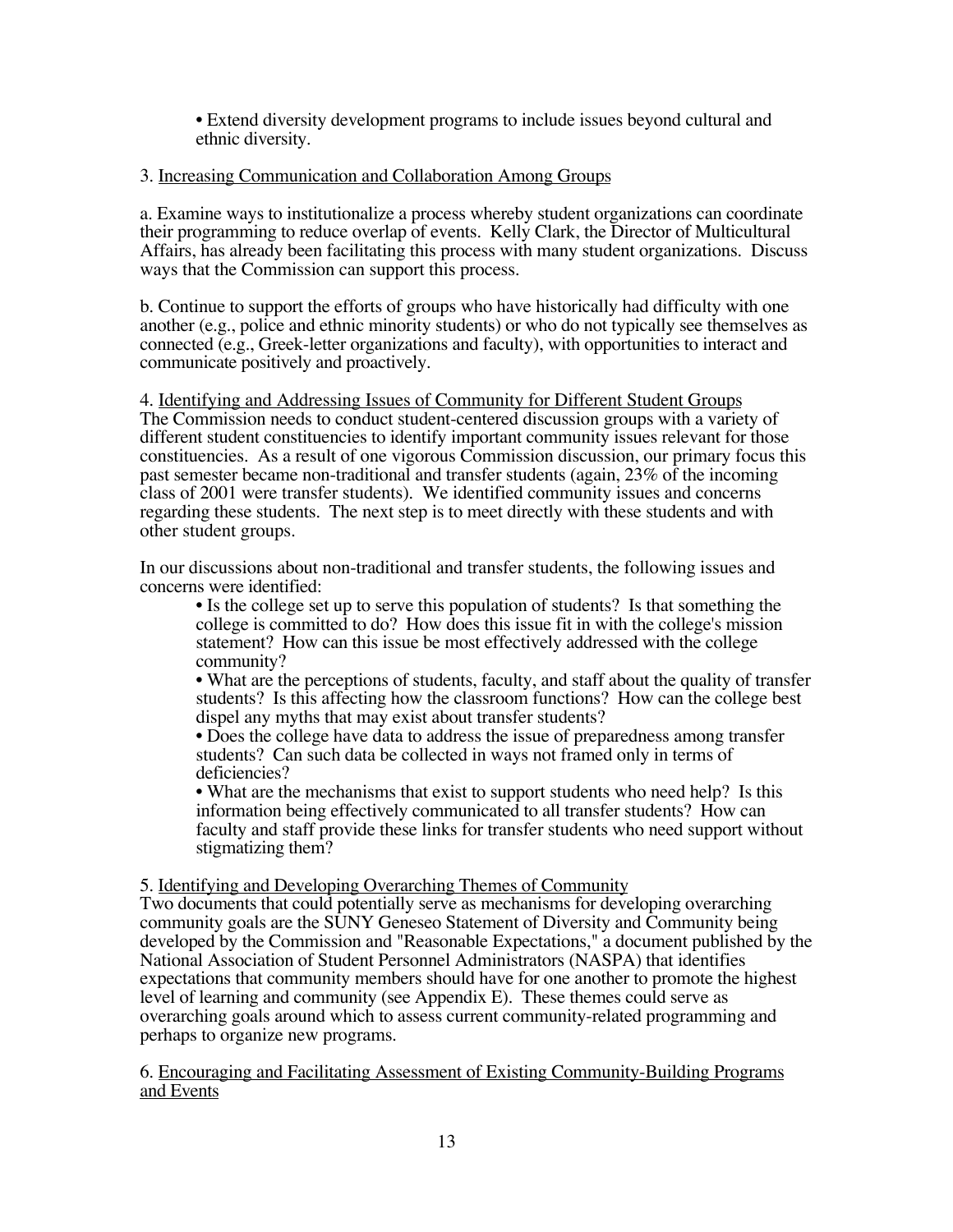In recent years, there have been many different programs designed to increase understanding and sensitivity among members within our community. Rather than developing additional programs and workshops that work in isolation, the Commission needs to support and facilitate the development of larger integrated goals that could serve as effective ways of organizing and assessing the programs and workshops currently in place. This framework could then be used to identify issues that are currently not addressed and to guide the development of these new programs. This process would encourage integration of community resources, increase communication among different facets of the community, reduce overlapping efforts, maximize the strengths and contributions of different facets of the community, and improve the effectiveness of the programs through assessment.